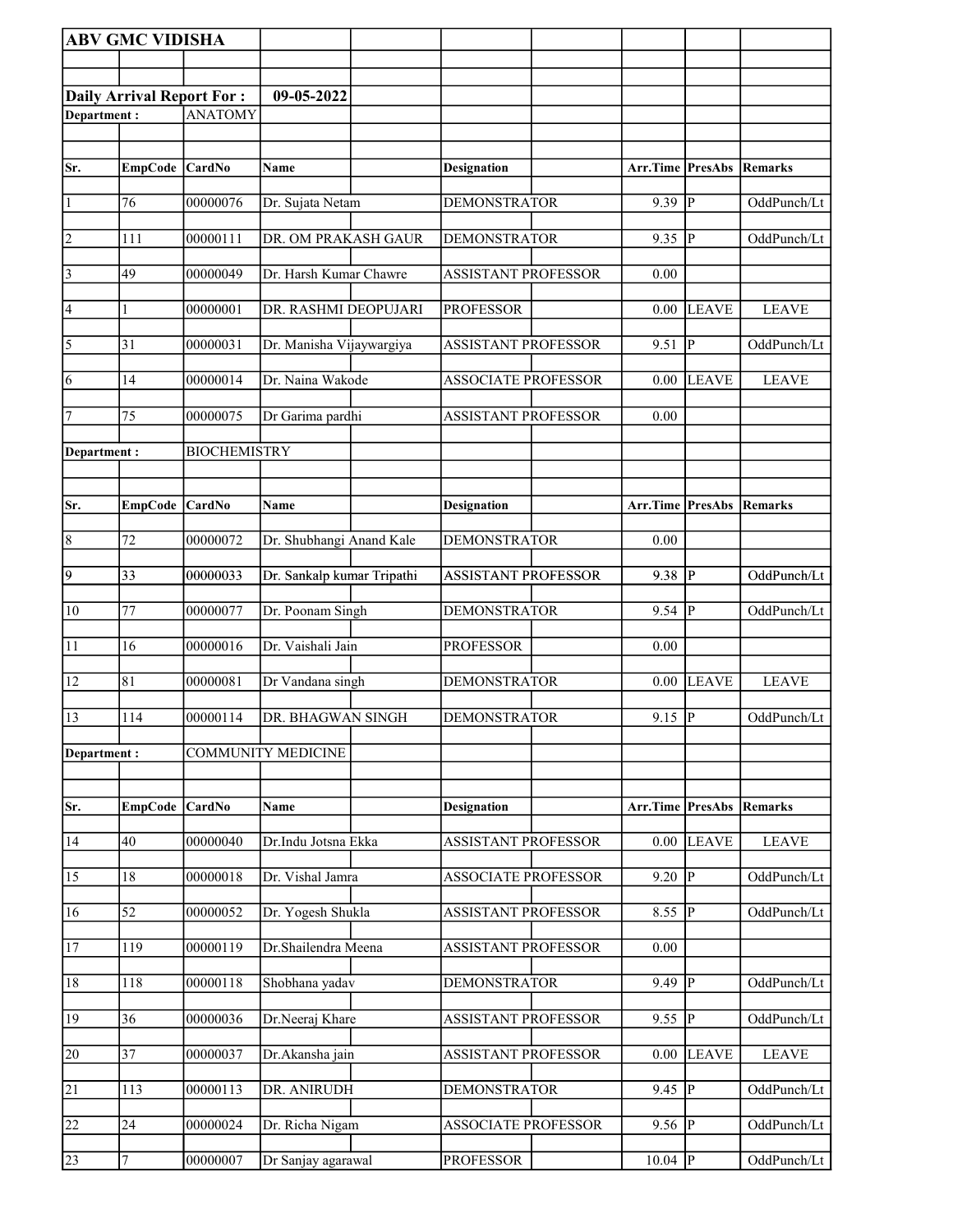| $\overline{24}$ | 82             | 00000082                 | Dr. Ashish Upaddhyay        | <b>DEMONSTRATOR</b>        | 9.05                    | P              | OddPunch/Lt  |
|-----------------|----------------|--------------------------|-----------------------------|----------------------------|-------------------------|----------------|--------------|
| $\overline{25}$ | 80             | 00000080                 | Dr.Nandini shukla           | <b>DEMONSTRATOR</b>        | 9.56                    | P              | OddPunch/Lt  |
| Department:     |                | <b>DEAN</b>              |                             |                            |                         |                |              |
|                 |                |                          |                             |                            |                         |                |              |
| Sr.             | <b>EmpCode</b> | <b>CardNo</b>            | Name                        | <b>Designation</b>         | Arr.Time PresAbs        |                | Remarks      |
| 26              | 97             | 00000097                 | DR. Sunil Nandeshwar        | <b>DEAN</b>                | 0.00                    | OD             | <b>OD</b>    |
| Department :    |                | <b>FORANSIC MEDICINE</b> |                             |                            |                         |                |              |
|                 |                |                          |                             |                            |                         |                |              |
| Sr.             | <b>EmpCode</b> | CardNo                   | Name                        | <b>Designation</b>         | <b>Arr.Time PresAbs</b> |                | Remarks      |
| 27              | 35             | 00000035                 | Dr. Narendra singh patel    | <b>ASSOCIATE PROFESSOR</b> | 0.00                    | <b>LEAVE</b>   | <b>LEAVE</b> |
| 28              | 112            | 00000112                 | DR. POOJA TIWARI            | <b>DEMONSTRATOR</b>        | 9.40                    | p              | OddPunch/Lt  |
| 29              | 54             | 00000054                 | Dr.Manish Nigam             | <b>PROFESSOR</b>           | 9.57                    | lР             | OddPunch/Lt  |
| 30              | 85             | 00000085                 | Dr. Sharad Dohare           | <b>DEMONSTRATOR</b>        | 0.00                    |                |              |
| 31              | 126            | 00000126                 | Dr. Vivek kumar Chouksey    | <b>ASSISTANT PROFESSOR</b> | 0.00                    |                |              |
| Department :    |                | MICROBIOLOGY             |                             |                            |                         |                |              |
|                 |                |                          |                             |                            |                         |                |              |
| Sr.             | <b>EmpCode</b> | <b>CardNo</b>            | Name                        | <b>Designation</b>         | Arr.Time PresAbs        |                | Remarks      |
| 32              | 88             | 00000088                 | Dr. Sanjay Singh            | <b>ASSISTANT PROFESSOR</b> | 9.48                    | lР             | OddPunch/Lt  |
| 33              | 4              | 00000004                 | Dr Avinash laghave          | <b>PROFESSOR</b>           | $9.49$ P                |                | OddPunch/Lt  |
| 34              | 125            | 00000125                 | DR.Himanshi Bansal          | <b>ASSISTANT PROFESSOR</b> | 0.00                    |                |              |
| $\overline{35}$ | 79             | 00000079                 | Dr.Prashant kumar bhakoriya | <b>DEMONSTRATOR</b>        | 0.00                    | <b>LEAVE</b>   | <b>LEAVE</b> |
| 36              | 106            | 00000106                 | Dr.Aarti Jain               | <b>ASSOCIATE PROFESSOR</b> | 9.51                    | $\overline{P}$ | OddPunch/Lt  |
| $\overline{37}$ | 110            | 00000110                 | DR, RAGINI DANGI            | <b>DEMONSTRATOR</b>        | $8.52$ P                |                | OddPunch/Lt  |
| Department:     |                | <b>PATHOLOGY</b>         |                             |                            |                         |                |              |
|                 |                |                          |                             |                            |                         |                |              |
| Sr.             | <b>EmpCode</b> | CardNo                   | Name                        | <b>Designation</b>         | Arr.Time PresAbs        |                | Remarks      |
| 38              | 128            | 00000128                 | DR.PREETI MANDLOI           | ASSISTANT PROFESSOR        |                         | $0.00$ LEAVE   | <b>LEAVE</b> |
| 39              | 83             | 00000083                 | Dr.Fuzail Ahmad             | <b>DEMONSTRATOR</b>        | 0.00                    |                |              |
| 40              | 84             | 00000084                 | Dr. Sunil Nagar             | <b>DEMONSTRATOR</b>        | 0.00                    | <b>LEAVE</b>   | <b>LEAVE</b> |
| 41              | 78             | 00000078                 | Dr. Rajnikant ahirwar       | <b>DEMONSTRATOR</b>        | 9.55  P                 |                | OddPunch/Lt  |
| 42              | 17             | 00000017                 | Dr. Tina Rai                | <b>ASSOCIATE PROFESSOR</b> | 0.00                    | <b>LEAVE</b>   | <b>LEAVE</b> |
| 43              | 48             | 00000048                 | Dr.Pratibha Meena           | ASSISTANT PROFESSOR        | $0.00\,$                | LEAVE          | <b>LEAVE</b> |
| 44              | 6              | 00000006                 | Dr Gopal krishna sawke      | <b>PROFESSOR</b>           | $0.00\,$                |                |              |
| 45              | 51             | 00000051                 | Dr. Lal Pranay singh        | ASSISTANT PROFESSOR        | $9.55$ P                |                | OddPunch/Lt  |
|                 |                |                          |                             |                            |                         |                |              |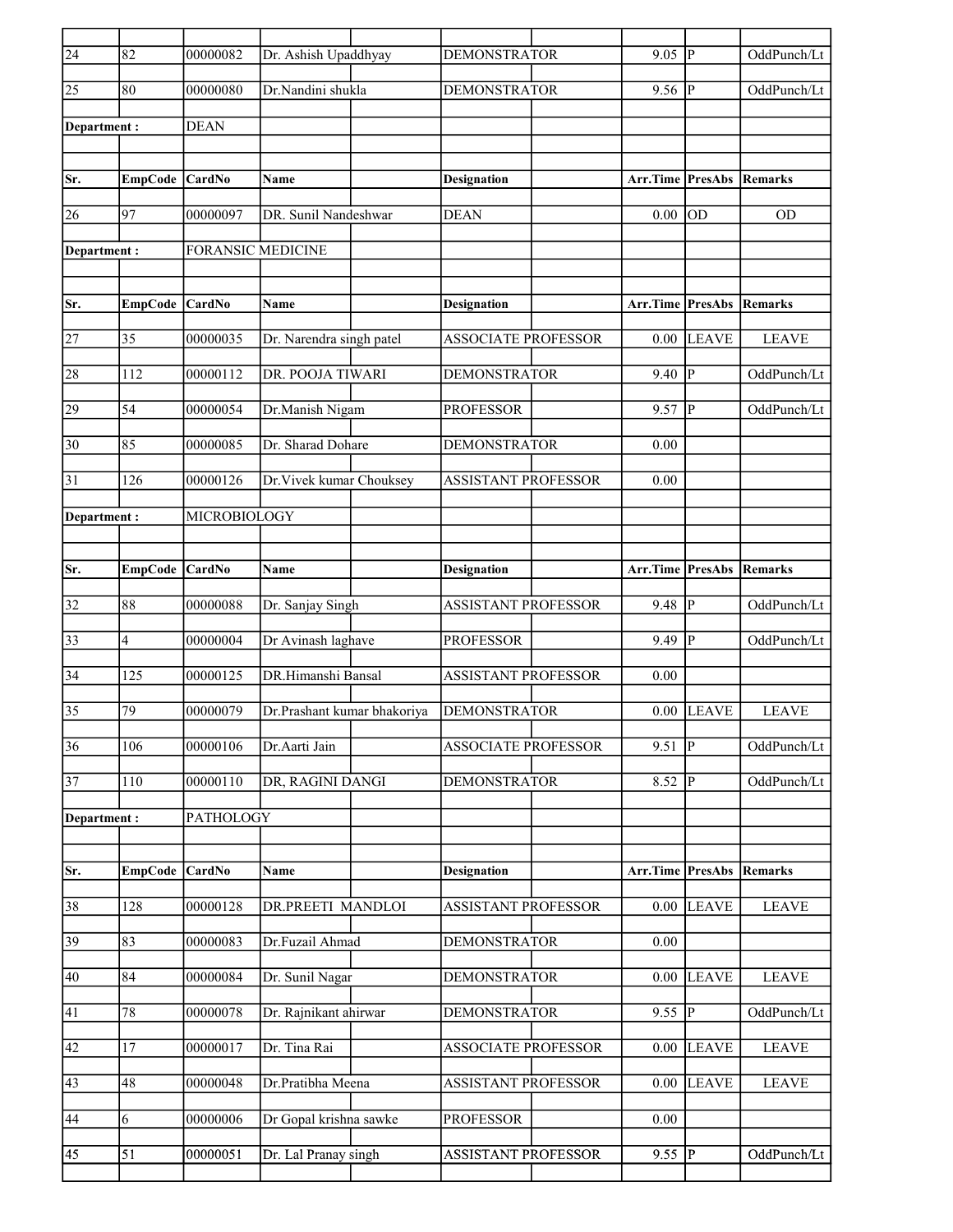| Department: |                | PHARAMCOLOGY |                         |                            |                         |              |                |
|-------------|----------------|--------------|-------------------------|----------------------------|-------------------------|--------------|----------------|
|             |                |              |                         |                            |                         |              |                |
| Sr.         | EmpCode CardNo |              | Name                    | <b>Designation</b>         | <b>Arr.Time PresAbs</b> |              | <b>Remarks</b> |
|             |                |              |                         |                            |                         |              |                |
| 46          | 74             | 00000074     | Dr. Raina Jain          | <b>ASSISTANT PROFESSOR</b> | 9.51                    | P            | OddPunch/Lt    |
|             |                |              |                         |                            |                         |              |                |
| 47          | 73             | 00000073     | Dr. Sudhir Kumar Jain   | <b>ASSISTANT PROFESSOR</b> | 0.00                    | <b>LEAVE</b> | <b>LEAVE</b>   |
| 48          | 22             | 00000022     | Dr Akhilesh kumar       | <b>PROFESSOR</b>           | 0.00                    | <b>LEAVE</b> | <b>LEAVE</b>   |
|             |                |              |                         |                            |                         |              |                |
| Department: |                | PHYSIOLOGY   |                         |                            |                         |              |                |
|             |                |              |                         |                            |                         |              |                |
|             |                |              |                         |                            |                         |              |                |
| Sr.         | EmpCode CardNo |              | Name                    | <b>Designation</b>         | Arr.Time PresAbs        |              | <b>Remarks</b> |
| 49          | 108            | 00000108     | Dr. Geeta Shammani      | <b>ASSISTANT PROFESSOR</b> | 9.54                    | P            | OddPunch/Lt    |
|             |                |              |                         |                            |                         |              |                |
| 50          | 115            | 00000115     | Dr. SOBHARAN MEENA      | <b>DEMONSTRATOR</b>        | 9.46                    | P            | OddPunch/Lt    |
|             |                |              |                         |                            |                         |              |                |
| $\vert$ 51  | 8              | 00000008     | Dr Suman rai            | <b>PROFESSOR</b>           | 0.00                    | <b>LEAVE</b> | <b>LEAVE</b>   |
| 52          | 32             | 00000032     | Dr.Brajesh sharma       | <b>ASSISTANT PROFESSOR</b> | 0.00                    | <b>LEAVE</b> | <b>LEAVE</b>   |
|             |                |              |                         |                            |                         |              |                |
| 53          | 71             | 00000071     | Dr. Parul Sharma        | <b>DEMONSTRATOR</b>        | 9.54                    | P            | OddPunch/Lt    |
|             | 70             | 00000070     |                         | <b>DEMONSTRATOR</b>        |                         | lР           | OddPunch/Lt    |
| 54          |                |              | Dr. Pankaj Kumar Sharma |                            | 9.55                    |              |                |
| 55          | 15             | 00000015     | Dr. Mona Kharbanda      | <b>ASSOCIATE PROFESSOR</b> | 0.00                    |              |                |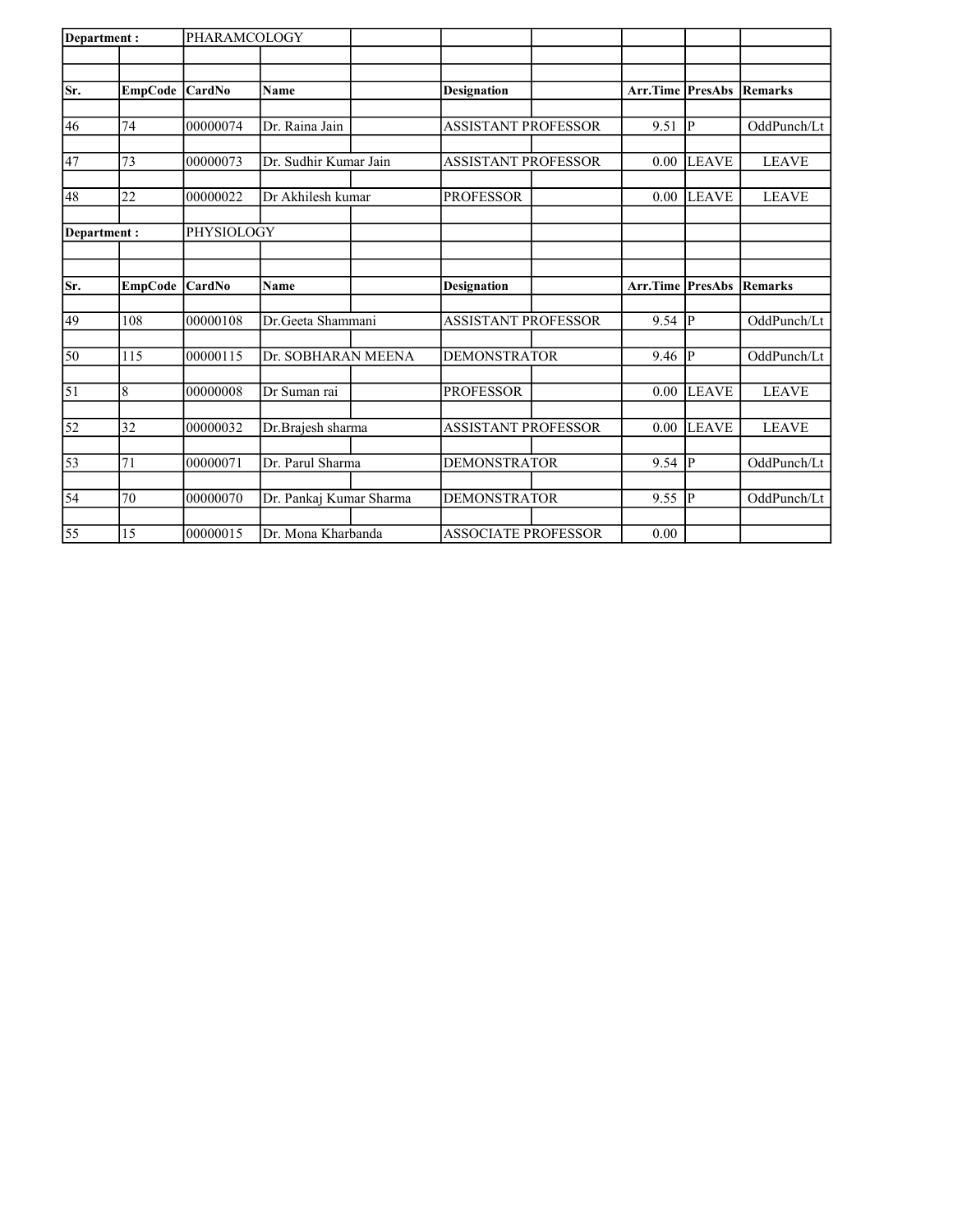|              | <b>ABV GMC VIDISHA</b>    |                    |                                           |                            |                                 |                        |              |
|--------------|---------------------------|--------------------|-------------------------------------------|----------------------------|---------------------------------|------------------------|--------------|
|              |                           |                    |                                           |                            |                                 |                        |              |
|              | Daily Arrival Report For: |                    | 09-05-2022                                |                            |                                 |                        |              |
| Department:  |                           | <b>ANESTHESIA</b>  |                                           |                            |                                 |                        |              |
|              |                           |                    |                                           |                            |                                 |                        |              |
| Sr.          | <b>EmpCode</b>            | CardNo             | <b>Name</b>                               | <b>Designation</b>         | Arr.Time PresAbs                |                        | Remarks      |
| 1            | 127                       | 00000127           | DR.JYOTI RAGHUWANSHI ASSISTANT PROFESSOR  |                            | 0.00                            | LEAVE                  | <b>LEAVE</b> |
| 2            | 57                        | 00000057           | Dr. Vinyak Gour                           | <b>ASSOCIATE PROFESSOR</b> | 9.42                            | P                      | OddPunch/Lt  |
| $\vert$ 3    | 58                        | 00000058           | Dr.Sevras Hingwe                          | <b>ASSISTANT PROFESSOR</b> | 9.16                            | <sup> </sup> P         | Lt/Erl       |
| 4            | 59                        | 00000059           | Dr.Chandrakant                            | <b>ASSISTANT PROFESSOR</b> | 0.00                            | LEAVE                  | <b>LEAVE</b> |
| Department:  |                           | <b>DEAN OFFICE</b> |                                           |                            |                                 |                        |              |
|              |                           |                    |                                           |                            |                                 |                        |              |
| Sr.          | <b>EmpCode</b>            | CardNo             | Name                                      | <b>Designation</b>         | <b>Arr.Time PresAbs Remarks</b> |                        |              |
| 5            | 104                       | 00000104           | Mukesh Kumar                              | <b>ADMIN</b>               | 9.48                            | ∣P                     | OddPunch/Lt  |
| 12           | 101                       | 00000101           | <b>Bhim Singh Parmar</b>                  | <b>ADMIN</b>               | 0.00                            |                        |              |
| 13           | 102                       | 00000102           | Amit Singh Parihar                        | <b>ADMIN</b>               | 0.00                            |                        |              |
| 14           | 103                       | 00000103           | Namrata Jogdand                           | <b>ADMIN</b>               | 9.40                            | $\mathbf P$            | OddPunch/Lt  |
| Department : |                           | <b>DENTISTRY</b>   |                                           |                            |                                 |                        |              |
|              |                           |                    |                                           |                            |                                 |                        |              |
| Sr.          | <b>EmpCode</b>            | CardNo             | <b>Name</b>                               | Designation                | Arr.Time PresAbs Remarks        |                        |              |
| 15           | 131                       | 00000131           | DR. HEERALAL CHOKOTIY ASSISTANT PROFESSOR |                            | 9.53                            | P                      | OddPunch/Lt  |
| 16           | 64                        | 00000064           | Dr.Rishi Thukral                          | <b>ASSOCIATE PROFESSOR</b> | 9.41                            | $\overline{P}$         | Lt/Erl       |
| 17           | 116                       | 00000116           | Dr.Bharat jayant sumbh                    | <b>PROFESSOR</b>           | $9.54$ P                        |                        | OddPunch/Lt  |
| Department:  |                           | <b>DERMATOLOGY</b> |                                           |                            |                                 |                        |              |
|              |                           |                    |                                           |                            |                                 |                        |              |
| Sr.          | <b>EmpCode</b>            | CardNo             | <b>Name</b>                               | <b>Designation</b>         | Arr.Time                        | <b>PresAbs Remarks</b> |              |
| 18           | 100                       | 00000100           | Dr.sourabh jain                           | ASSOCIATE PROFESSOR        | 7.51                            | p                      | Erl          |
| Department : |                           | E.N.T.             |                                           |                            |                                 |                        |              |
|              |                           |                    |                                           |                            |                                 |                        |              |
| Sr.          | <b>EmpCode</b>            | CardNo             | Name                                      | <b>Designation</b>         | Arr.Time PresAbs Remarks        |                        |              |
| 19           | 56                        | 00000056           | Dr. Aditya Gargav                         | <b>ASSOCIATE PROFESSOR</b> | 0.00                            | <b>LEAVE</b>           | <b>LEAVE</b> |
| 20           | 27                        | 00000027           | Dr. Shiv Kumar Raghuwanshi                | <b>PROFESSOR</b>           | 8.33 $\overline{P}$             |                        | Lt/Erl       |
| Department : |                           | <b>MEDICINE</b>    |                                           |                            |                                 |                        |              |
|              |                           |                    |                                           |                            |                                 |                        |              |
| Sr.          | <b>EmpCode</b>            | CardNo             | Name                                      | <b>Designation</b>         | Arr.Time                        | <b>PresAbs Remarks</b> |              |
| 21           | 12                        | 00000012           | Dr Preshant shrivastava                   | <b>PROFESSOR</b>           | $9.42$ P                        |                        | OddPunch/Lt  |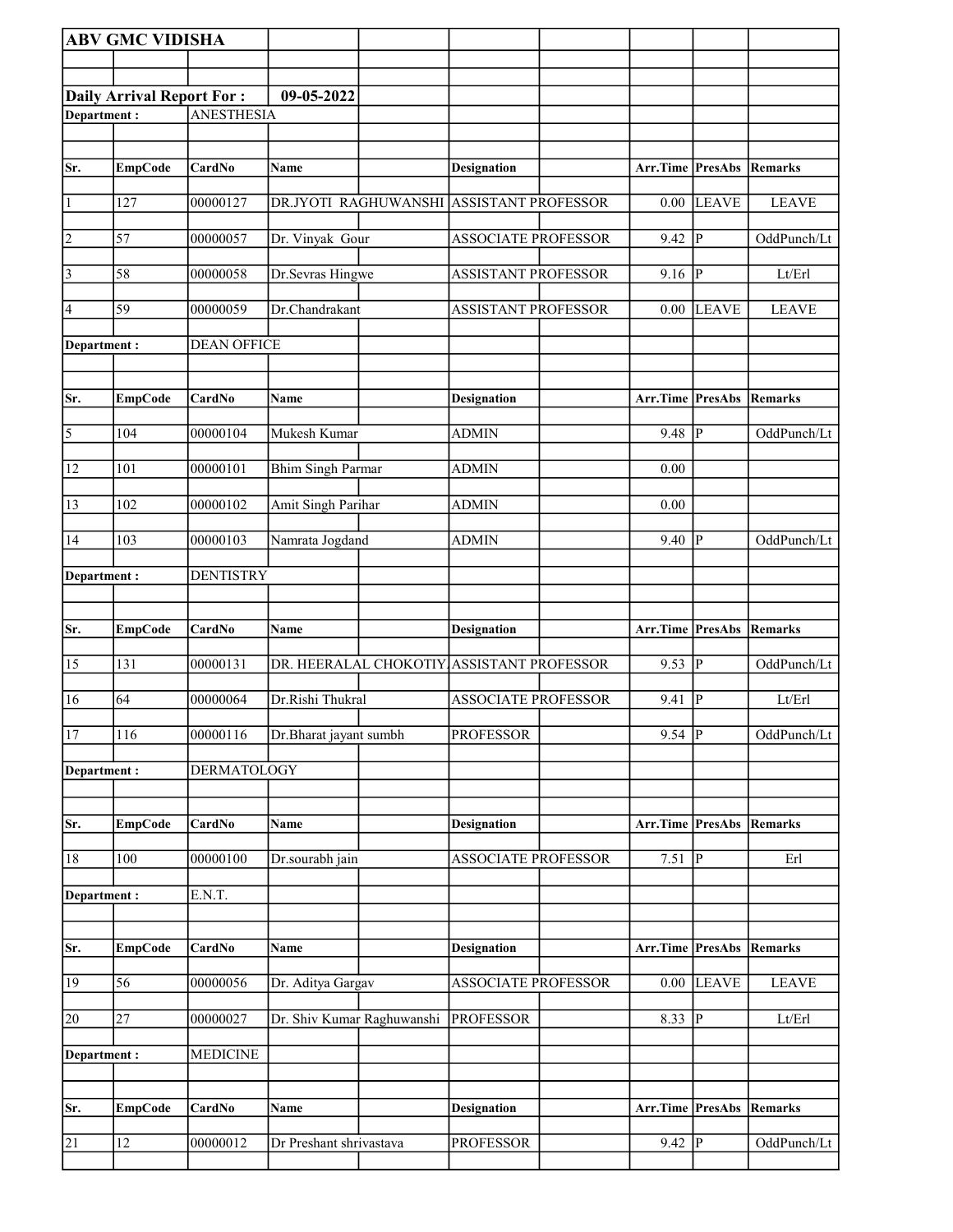| $\overline{22}$ | $ 30\rangle$   | 00000030          | Dr. Sandeep Aharwar       |                                         | <b>ASSOCIATE PROFESSOR</b> | $9.39$ P                        |                            | OddPunch/Lt  |
|-----------------|----------------|-------------------|---------------------------|-----------------------------------------|----------------------------|---------------------------------|----------------------------|--------------|
| $\sqrt{23}$     | 129            | 00000129          | Dr. Mahendra pratap Singh |                                         | <b>ASSISTANT PROFESSOR</b> | 9.51                            | $\overline{\mathbb{P}}$    | OddPunch/Lt  |
| 24              | 23             | 00000023          | Dr. Arvind Chouhan        |                                         | <b>ASSOCIATE PROFESSOR</b> | 0.00                            |                            |              |
| 25              | 50             | 00000050          | Dr.vinod Dangi            |                                         | <b>ASSISTANT PROFESSOR</b> | 8.50                            | P                          | Lt/Erl       |
| Department:     |                | OBST. & GYNEE     |                           |                                         |                            |                                 |                            |              |
|                 |                |                   |                           |                                         |                            |                                 |                            |              |
| Sr.             | <b>EmpCode</b> | CardNo            | Name                      |                                         | <b>Designation</b>         | Arr.Time PresAbs                |                            | Remarks      |
| 26              | 96             | 00000096          | DR. Sudha Chourasia       |                                         | <b>PROFESSOR</b>           | 0.00                            | <b>LEAVE</b>               | <b>LEAVE</b> |
| 27              | 42             | 00000042          | Dr. Mridula singh         |                                         | <b>ASSISTANT PROFESSOR</b> | 0.00                            | <b>LEAVE</b>               | <b>LEAVE</b> |
| 28              | 41             | 00000041          | Dr.Aarti sharma           |                                         | <b>ASSOCIATE PROFESSOR</b> | 9.50                            | P                          | OddPunch/Lt  |
| Department:     |                | OPHTHALMOLOGY     |                           |                                         |                            |                                 |                            |              |
|                 |                |                   |                           |                                         |                            |                                 |                            |              |
| Sr.             | <b>EmpCode</b> | CardNo            | Name                      |                                         | <b>Designation</b>         | Arr.Time PresAbs                |                            | Remarks      |
| 29              | 121            | 00000121          | Dr.Nikhila Yadav          |                                         | ASSISTANT PROFESSOR        | 9.26                            | $\overline{\mathbb{P}}$    | OddPunch/Lt  |
| $ 30\rangle$    | 120            | 00000120          |                           | Dr.Shivcharan Lal Chadravansh PROFESSOR |                            | 9.47                            | lР                         | OddPunch/Lt  |
| 31              | 46             | 00000046          | Dr. Sapna Raghuwanshi     |                                         | <b>ASSOCIATE PROFESSOR</b> | 8.32                            | ∣P                         | Lt/Erl       |
| Department:     |                | ORTHOPEDICS       |                           |                                         |                            |                                 |                            |              |
|                 |                |                   |                           |                                         |                            |                                 |                            |              |
|                 |                |                   |                           |                                         |                            |                                 |                            |              |
| Sr.             | <b>EmpCode</b> | CardNo            | <b>Name</b>               |                                         | <b>Designation</b>         | <b>Arr.Time PresAbs Remarks</b> |                            |              |
| $\overline{32}$ | 123            | 00000123          | Dr. Vipin kumar Mishraa   |                                         | <b>ASSISTANT PROFESSOR</b> | $9.19$ P                        |                            | Lt/Erl       |
| $\overline{33}$ | 124            | 00000124          | Dr.Sunil Kirar            |                                         | <b>ASSISTANT PROFESSOR</b> | $9.46 \overline{P}$             |                            | Lt/Erl       |
| $\overline{34}$ | 55             | 00000055          | Dr. Sanjay Upadhya        |                                         | <b>ASSOCIATE PROFESSOR</b> | 9.45  P                         |                            | OddPunch/Lt  |
| $\overline{35}$ | 20             | 00000020          | Dr. Sanat Singh           |                                         | <b>ASSOCIATE PROFESSOR</b> | $9.38$ P                        |                            | Lt/Erl       |
| 36              | 10             | 00000010          | Dr Atul varshney          |                                         | <b>PROFESSOR</b>           | 0.00                            | <b>LEAVE</b>               | <b>LEAVE</b> |
| Department:     |                | <b>PEADITRICS</b> |                           |                                         |                            |                                 |                            |              |
|                 |                |                   |                           |                                         |                            |                                 |                            |              |
| Sr.             | <b>EmpCode</b> | CardNo            | <b>Name</b>               |                                         | <b>Designation</b>         | <b>Arr.Time PresAbs Remarks</b> |                            |              |
| 37              | 61             | 00000061          | Dr.Deepak K. Uikey        |                                         | <b>ASSOCIATE PROFESSOR</b> | 9.06                            | $\vert \overline{P} \vert$ | OddPunch/Lt  |
| 38              | 19             | 00000019          | Dr. D Sharad Gedam        |                                         | <b>ASSOCIATE PROFESSOR</b> | 0.00                            | <b>LEAVE</b>               | <b>LEAVE</b> |
| 39              | $\overline{9}$ | 00000009          | Dr Neeti agarawal         |                                         | <b>PROFESSOR</b>           | 9.11                            | p                          | OddPunch/Lt  |
| 40              | 44             | 00000044          | Dr. Priya Gogia           |                                         | <b>ASSISTANT PROFESSOR</b> | 0.00                            |                            |              |
| 41              | 60             | 00000060          | Dr.Shiv R.k. Dubey        |                                         | <b>ASSISTANT PROFESSOR</b> | 0.00                            |                            |              |
| Department:     |                | <b>PSYCHIATRY</b> |                           |                                         |                            |                                 |                            |              |
|                 |                |                   |                           |                                         |                            |                                 |                            |              |